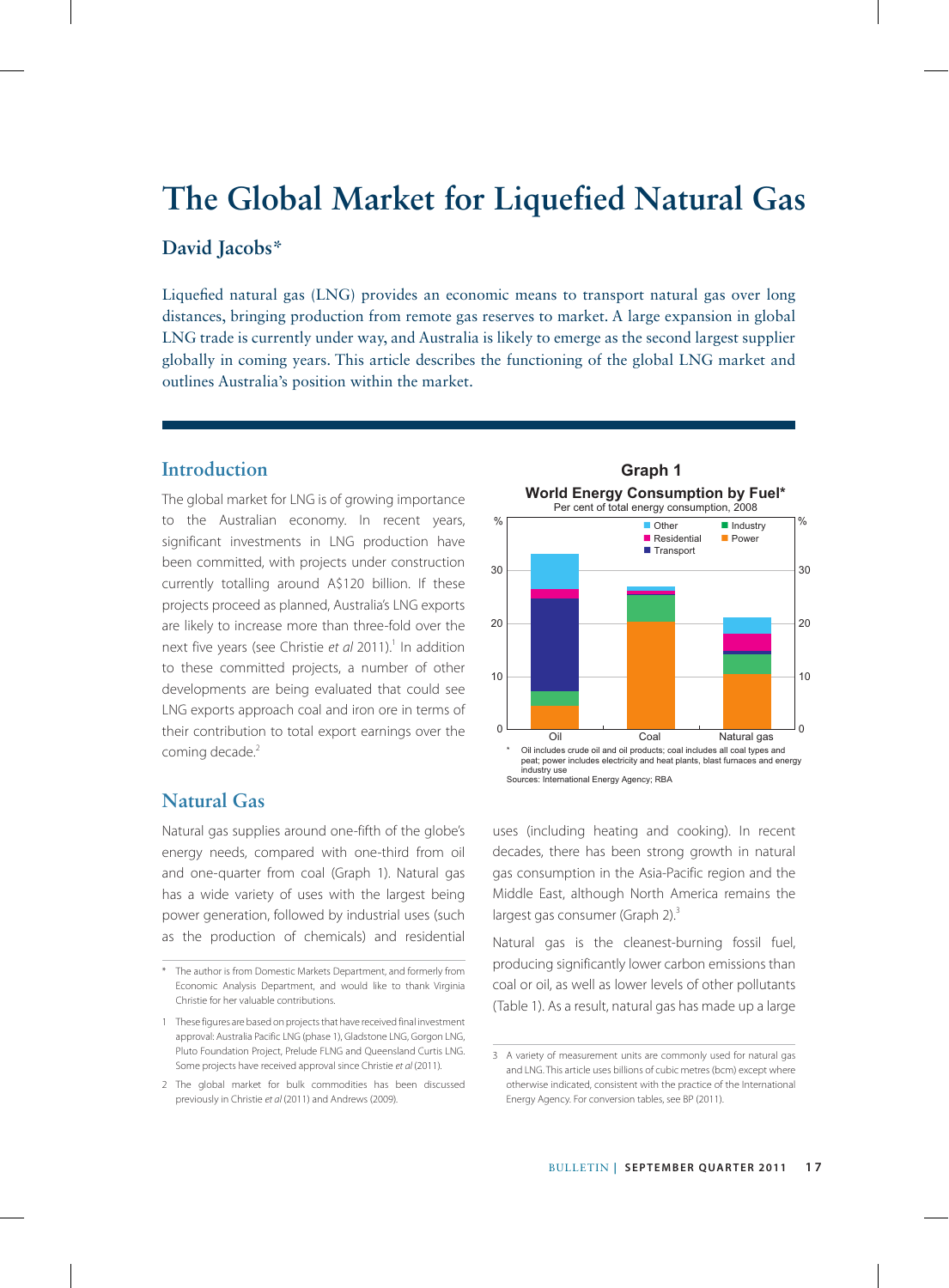|             | <b>Proven reserves</b><br>2010   | Production<br>2010                        | Reserves to<br>production ratio | Carbon<br>emissions <sup>(b)</sup>         |
|-------------|----------------------------------|-------------------------------------------|---------------------------------|--------------------------------------------|
|             | Billion tonnes oil<br>equivalent | Billion tonnes oil<br>equivalent per year | Years                           | Grams CO <sub>2</sub> per<br>kilowatt hour |
| Natural gas | 168                              | 2.9                                       | 59                              | 370                                        |
| Crude oil   | 208                              | 3.9                                       | 53                              | 640                                        |
| Coal        | 442                              | 37                                        | 118                             | $720 - 940$                                |

|  |  | Table 1: Energy Commodities – Global Reserves and Production <sup>(a)</sup> |  |  |  |
|--|--|-----------------------------------------------------------------------------|--|--|--|
|--|--|-----------------------------------------------------------------------------|--|--|--|

(a) Oil equivalence is based on average calorific value of different fuels. Proven reserves are those which, based on geological and engineering information, can be recovered in future with reasonable certainty based on current economic and operating conditions. Both conventional and unconventional sources of gas and oil are included in figures for production and proven reserves.

(b) Figures based on average emissions per kilowatt hour from power generation in OECD member countries over 2006 to 2008. Values are an approximation and should be interpreted with caution.

Sources: BP (2011); International Energy Agency



portion of new electric power generation capacity in recent years, particularly in developed economies where it accounted for nearly three-quarters of capacity growth between 2000 and 2009. The shift toward gas power generation also reflects: lower capital outlays and shorter project lead times compared with coal and nuclear plants; flexibility in providing either peak or base load power or a supplement to intermittent renewable sources; and energy diversification policies.

Global 'proven' reserves of natural gas – that is, known deposits that can be recovered with reasonable certainty given current technology and prices – represent around 60 years of current production (Table 1). Based on energy content, proven gas reserves are around 80 per cent of the size of oil reserves, but only 40 per cent the size of coal reserves.

Proven reserves of gas have increased gradually over time as a result of exploration and improved technology. In recent years, advances in drilling have meant that 'unconventional' reserves of gas have become more economic to extract. Unconventional reserves are found in rock formations through which gas does not flow easily so is more difficult to extract – these include coal seam gas, shale gas and tight gas. In Australia, conventional reserves are located primarily off the north-west coast, while significant coal seam gas reserves exist in the eastern coal basins.<sup>4</sup>

The world's total recoverable reserves of gas are likely to be much larger than proven reserves, which are a relatively conservative measure requiring a high degree of certainty. While total recoverable reserves are difficult to measure, the International Energy Agency (IEA) estimates that they equate to around 120 years of current production for conventional deposits, and around 250 years of production including unconventional deposits (IEA 2011b).

<sup>4</sup> See Geoscience Australia and ABARE (2010). While coal seam gas currently accounts for a small portion of Australia's economic demonstrated reserves, total identified and potential coal seam reserves are substantially larger and may exceed conventional reserves.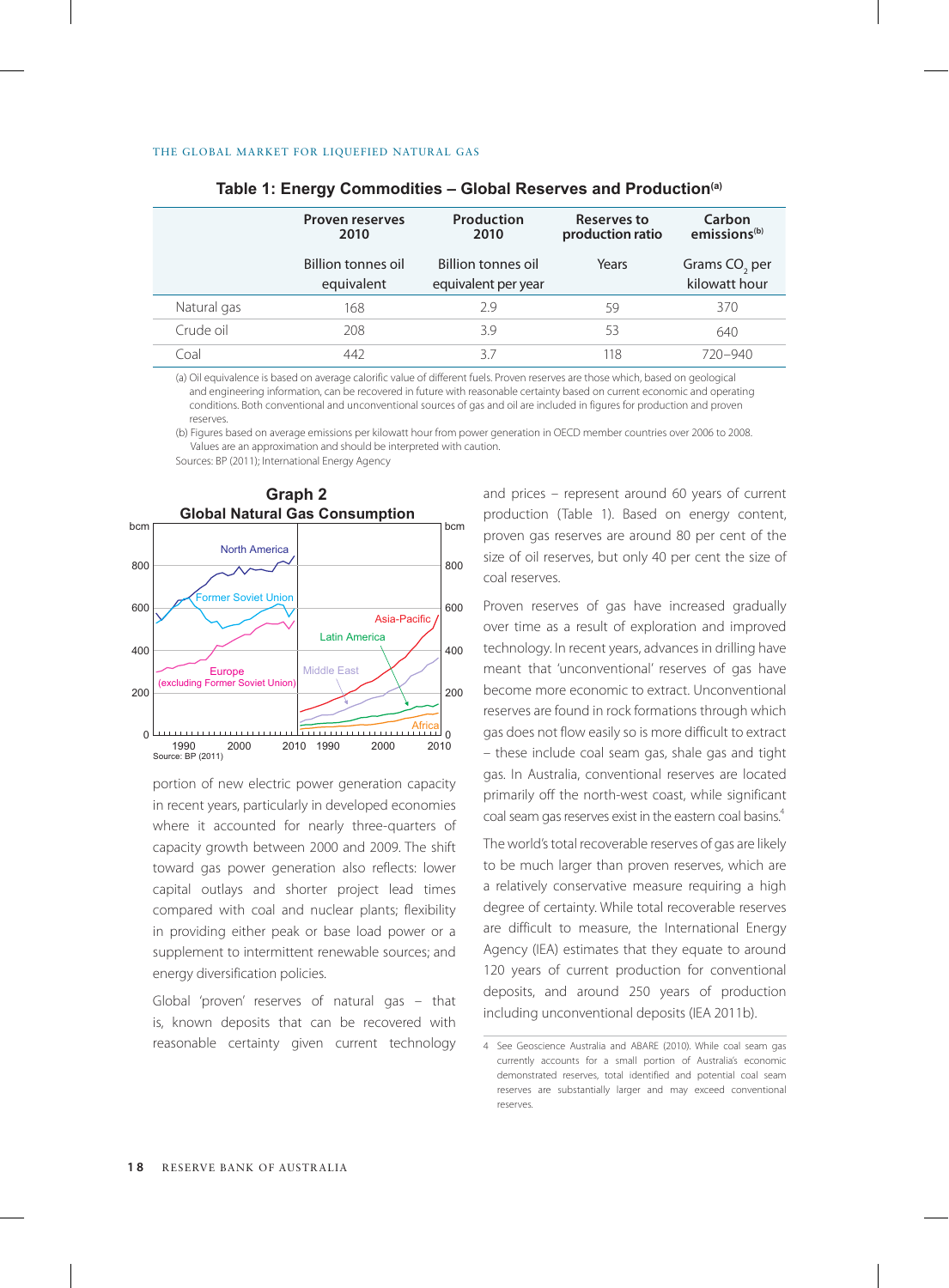# **Natural Gas Trade and the Role of LNG**

As with other energy commodities, reserves of natural gas often do not lie near major centres of demand, resulting in international trade. Around 30 per cent of natural gas produced is internationally traded – much lower than for crude oil, which has around two-thirds of production traded, reflecting the greater difficulties in transporting gas (Graph 3). However, natural gas is traded more than coal, which had only around 15 per cent of production internationally traded in 2010.

There are two main technologies for transporting and trading natural gas:

- pipelines, where gas is transmitted under high pressure through steel pipes; and
- LNG, where gas is cooled to a liquid at minus 160 degrees Celsius in large 'trains', reducing its volume by more than 600 times for transport in specialised tankers.

International pipeline trade is around twice the size of LNG trade. However, LNG is more economic than pipelines over long distances, particularly across oceans. Accordingly, it is used to bring production to market from remote or 'stranded' gas fields, provides traditional pipeline customers with alternative supply options from further afield, and is particularly useful in servicing coastal population centres. Reflecting this, LNG accounts for nearly three-quarters of long-distance natural gas trade.<sup>5</sup>

In recent years, LNG has risen substantially as a share of both gas production and trade (Graph 4). Since 2000, global LNG trade has more than doubled while pipeline trade has risen by only around one-third. In part, this reflected falling costs in the 1990s and early 2000s, as technical advances facilitated larger trains and transport tankers.<sup>6</sup> This expansion in LNG trade has been underpinned by large capital investments

around the world, with further projects currently under way or being planned (see the section 'Investment in New Capacity'). As investment has picked up in recent years, costs have risen as projects have competed for skilled labour, become more complex, and taken longer to complete.<sup>7</sup>





## **Graph 4 International Trade in LNG**



<sup>5</sup> Long-distance trade is defined as between continents or geographic regions.

<sup>6</sup> The capital cost of LNG train capacity roughly halved between 1990 and 2004 (IEA 2005).

<sup>7</sup> See Geoscience Australia and ABARE (2010) and IEA (2008, 2009).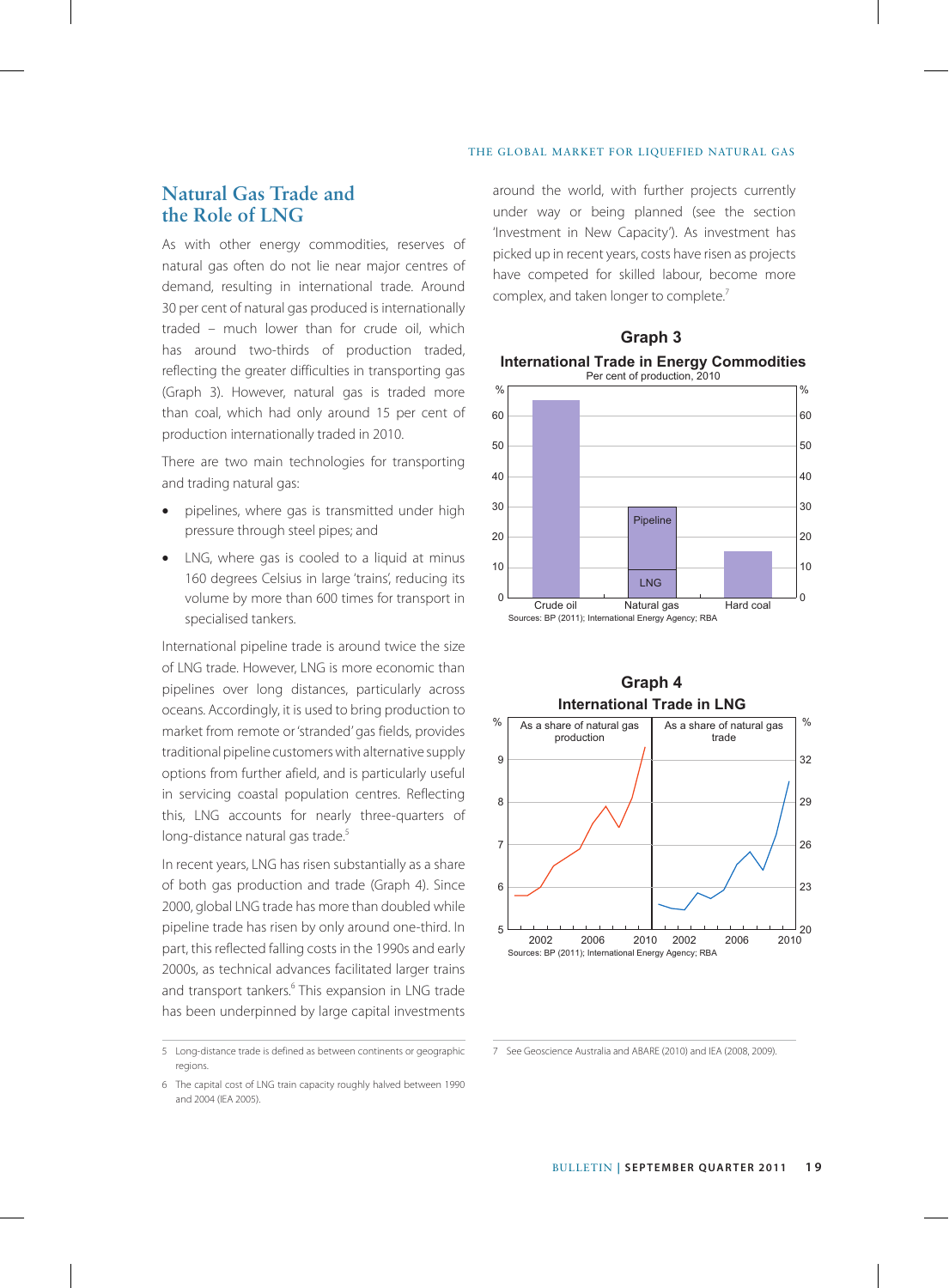## **The Structure of the LNG Market**

While LNG links buyers with distant reserves, the global market is segmented between the two great ocean basins – the Atlantic and Pacific (Table 2). Because the Middle East is located between the two basins, it exports to both markets. The Asia-Pacific market is larger than the Atlantic market, accounting for a higher share of both imports and exports. However, its share of LNG trade has declined over time, as the Middle East has emerged as a major exporting region and a more diverse group of buyers has emerged in the Atlantic market.

## **Table 2: Composition of LNG Trade(a)** Per cent of world trade, 2010

|              | To:                   |    |       |  |
|--------------|-----------------------|----|-------|--|
| From:        | Asia-Pacific Atlantic |    | Total |  |
| Asia-Pacific | 36                    | 1  | 37    |  |
| Middle Fast  | 19                    | 14 | 34    |  |
| Atlantic     | Δ                     | 25 | 29    |  |
| Total        | 60                    | 40 | 100   |  |

(a) Asia-Pacific includes Asia, Australasia, Pacific and Russia; Atlantic includes North and South America, Africa, Europe (excluding Russia); Atlantic imports also include the Middle East Source: BP (2011)

The LNG market developed significantly in the Asia-Pacific in the 1970s and 1980s. This was driven by the major industrial economies in the region at the time – Japan, Korea and Taiwan – seeking to diversify their energy supplies following the surge in oil prices between 1973 and 1980. These economies have little in the way of domestic gas reserves, and are not easily served by pipelines, so they have sought to import gas in the form of LNG. By 1990, Japan alone accounted for two-thirds of global imports, and although this share has since fallen, Japan remains the world's largest importer of LNG by a wide margin (Graph 5). China and India have only recently begun importing LNG, receiving their first shipments in 2006 and 2004, respectively, and each accounts for a relatively small share of world imports. In the Atlantic, a wide group of buyers has developed, including a number of European nations looking to diversify supplies away from pipeline gas,



**Graph 6**



offset declines in local production and secure supply for expanded gas power generation.

Qatar is the world's largest exporter of LNG, supplying around one-quarter of global exports in 2010 (Graph 6). By comparison, Saudi Arabia – the world's largest crude oil exporter – supplies around 15 per cent of world crude oil exports (IEA 2011a). Qatar has recently completed a major expansion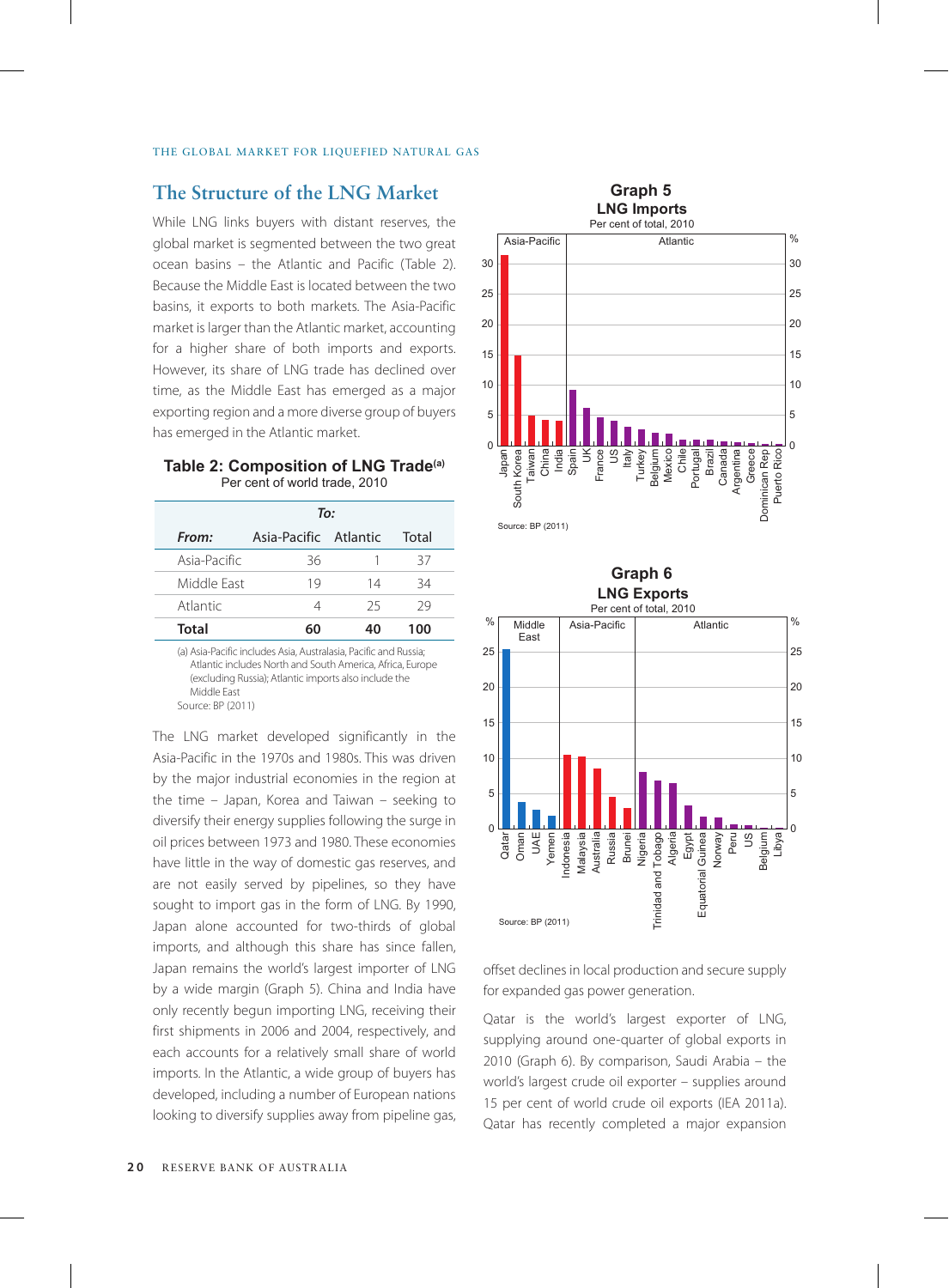



program involving eight new trains and raising the country's export capacity five-fold since 2003, to 105 billion cubic metres (bcm) once the new trains have ramped up to full production. Historically, Qatar primarily served the Asia-Pacific market, but more recently Atlantic buyers have accounted for nearly half of Qatar's exports (Graph 7).

Australia is the fourth largest exporter of LNG, and is the only significant LNG exporter among OECD nations. Australia exports entirely to the Asia-Pacific

market, with Japan accounting for almost all of Australia's trade until the early 2000s (Graph 8). Since 2003, major investments have seen Australian exports increase two-and-a-half-fold (see Christie *et al* 2011), and China has emerged as a major destination. Volumes were also shipped to India for the first time in 2006.

## **Investment in New Capacity**

Rapid growth in LNG production capacity is likely to continue into the future, supported by large capital investments. LNG projects have very long horizons (supply contracts, discussed below, are often for around 20 to 25 years), and so are underpinned by expectations of long-term demand growth. According to the IEA (2010b, 2011b), consumption of natural gas is projected to increase by between 45 and 65 per cent from 2008 to 2035 under the IEA's different scenarios.8 Particular impetus for increased gas use may come from policy initiatives to reduce dependence on nuclear power following the Fukushima disaster, carbon reduction schemes and the development of unconventional gas.

According to the IEA's projections, the vast bulk of the growth in gas demand is expected to come from non-OECD nations. Particularly rapid growth is expected from China and India, reflecting both increased energy demand and a rise in the share of energy derived from natural gas. In both countries, natural gas currently accounts for a relatively low portion of energy consumption (Graph 9). China has in place a policy objective to roughly double the energy share of natural gas to over 8 per cent by 2015 in order to improve energy efficiency and energy diversification. The use of gas is being promoted by a system of price regulation, and facilitated by major developments of gas supply infrastructure – including pipelines from gas fields in

<sup>8</sup> Based on the following three IEA scenarios: current energy policies; incorporating broad energy policy commitments already made to address climate change and energy security; and including policy commitments but where gas plays a particularly prominent role in meeting future energy needs.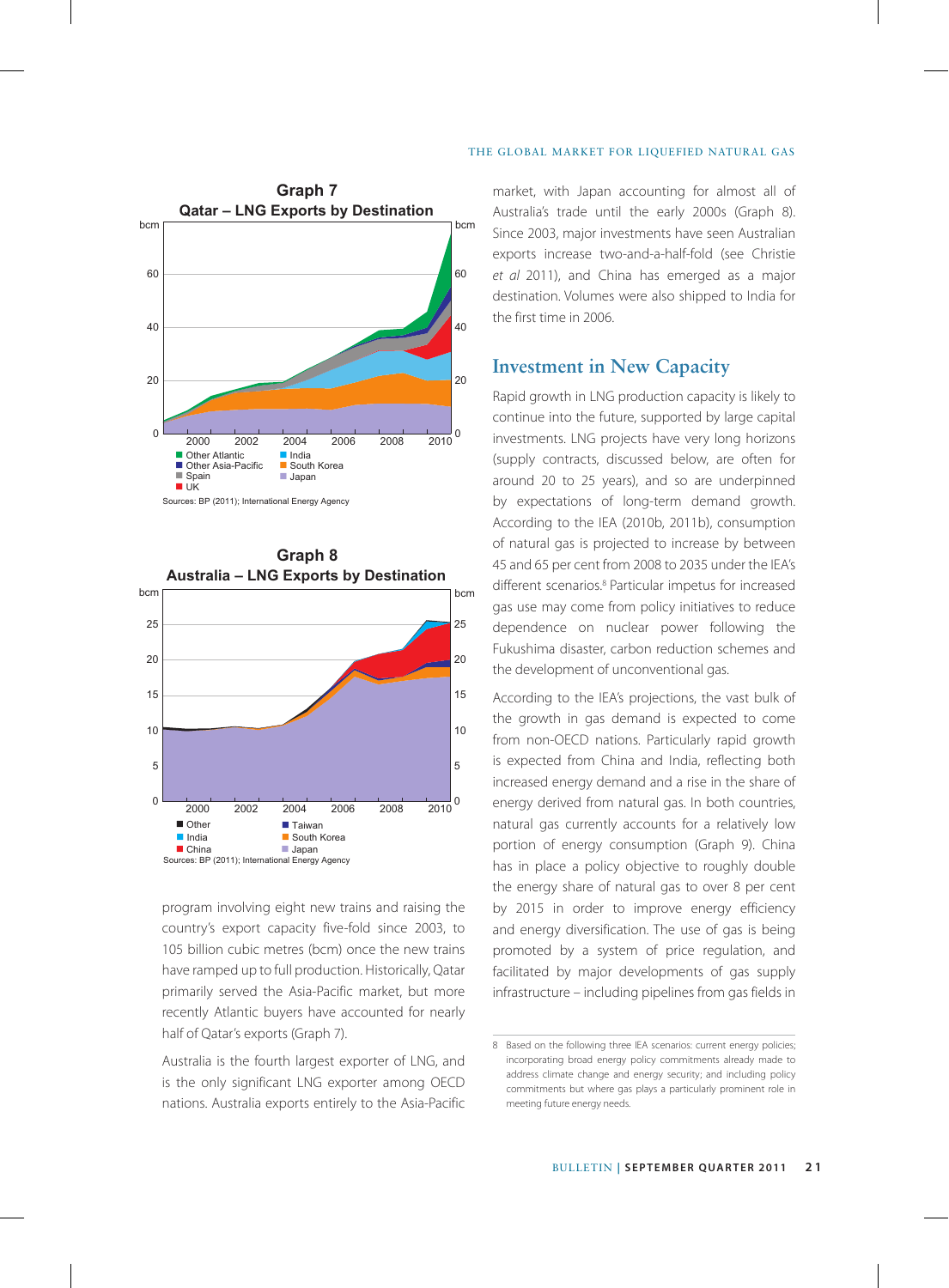### THE GLOBAL MARKET FOR LIQUEFIED NATURAL GAS





**Graph 10**

**Graph 9 Graph 9 western China and nearby countries, as well as LNG** import terminals.

> In order to meet increased demand for LNG, significant capital investments are under way or in the planning stages around the world. These are at each level of the supply chain – including gas field development, LNG trains, tanker fleets and import terminals. LNG production and transport is highly capital intensive, so the scale of these investments tends to be very large. Investments in LNG production are largely undertaken by multinational oil and gas companies, in some cases alongside state controlled energy bodies (see IEA 2005).

> Australia has emerged as the major centre for investment in LNG production (Graph 10). New capacity equivalent to nearly one-third of global trade is currently under construction, of which around two-thirds is located in Australia.<sup>9</sup> In contrast, Oatar has placed a moratorium on further development of the country's main gas field, reportedly to further assess the productive life of the reservoir (see IEA 2008). If the projects under way proceed as planned, Australia would become the world's second largest LNG exporter in the next few years.

> Looking beyond the projects already committed, there is a large group of projects being evaluated around the world. The IEA notes that most of these projects that are likely to reach a final investment decision are based primarily in Australia (IEA 2011b). Those in other regions – particularly Iran, Nigeria and Russia – face greater headwinds including political uncertainty, limited access to LNG technology and large growth in domestic gas demand. While Australia's gas reserves are considerably smaller than these other regions, the nation's overall investment climate is rated as relatively favourable by executives of major petroleum corporations (Graph 11). Australia's proximity to Asia is also a key advantage, particularly given the very high costs of transporting LNG relative to most other commodities.<sup>10</sup>

<sup>9</sup> Based on data from IEA (2011b), as well as Australian projects receiving final investment approval after the publication of IEA (2011b).

<sup>10</sup> While Australia's proven reserves are smaller than other regions, unproven reserves are also significant. According to Geoscience Australia and ABARE (2010), overall gas reserves are sufficient to support a large increase in production.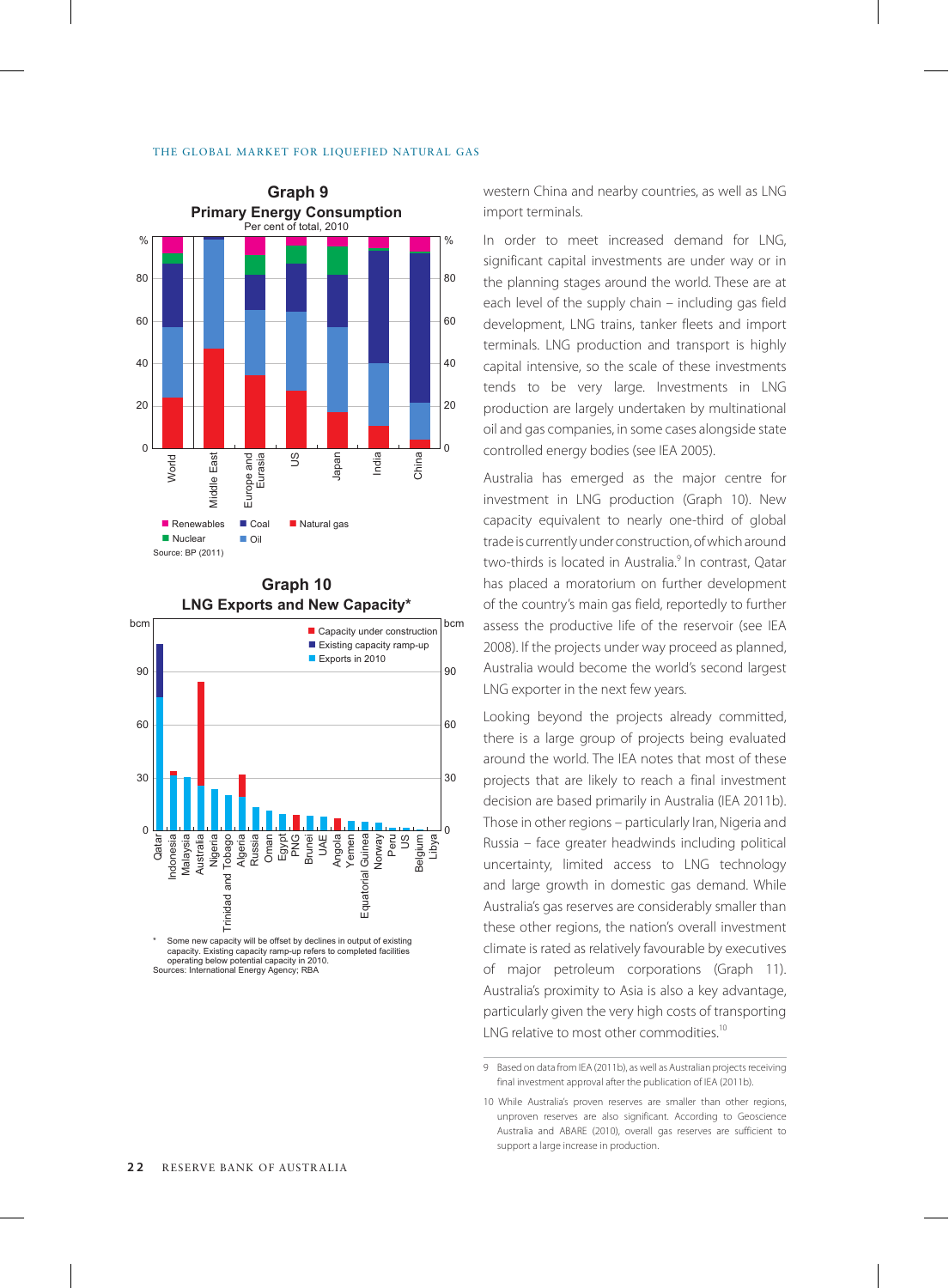

Sources: BP (2011); Fraser Institute; RBA

# **Contractual Arrangements and Pricing**

The vast bulk of LNG trade is conducted under long-term supply contracts. Long-term contracts provide buyers with security of energy supply, and producers with certainty when making large scale, long-term investment decisions. Long-term contracts are particularly prevalent in the Asia-Pacific market, accounting for more than 90 per cent of the region's exports in 2010 (Graph 12). Historically, security of supply was particularly important for the traditional LNG importers in the Asia-Pacific – Japan, Korea and Taiwan – as these economies are almost entirely reliant upon LNG imports for their natural gas supply (Graph 13).

While still dominated by long-term contracts, there has been a gradual shift to more flexible arrangements as the LNG market has grown and become more diverse. Trade on a spot basis and under short-term contracts (of less than four years) has risen from around 5 per cent to 20 per cent of trade over the past decade.<sup>11</sup>

11 According to GIIGNL (2010) and IGU (2010).





In some cases, this reflects projects electing not to sell their entire output under contract in advance due to production uncertainty, and selling any above-contract output on the spot market. Spot and short-term trade has been relatively prevalent in the Atlantic market, accounting for one-third of trade in 2010. Among Atlantic importers, LNG is small relative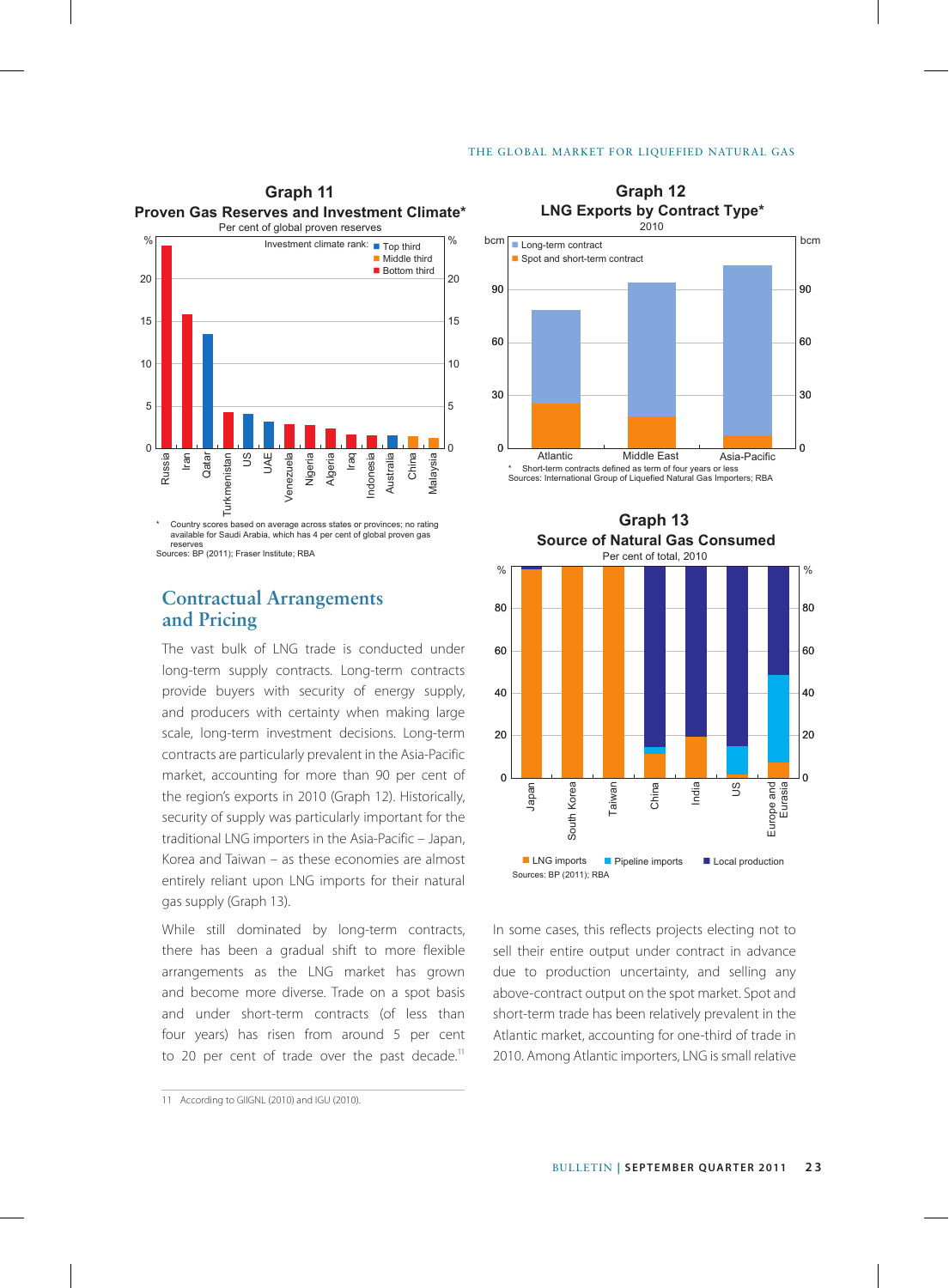## THE GLOBAL MARKET FOR LIQUEFIED NATURAL GAS

to pipeline trade and local gas production, and has to compete with these alternative gas supplies. Spot trade also accounts for a large portion of inter-basin LNG trade, with cargoes in recent years tending to flow from Atlantic producers to Asia-Pacific buyers.

Prices under long-term contracts are based on formulas linked to a reference rate – usually the lagged price of crude oil. Accordingly, the price per unit of LNG increases (decreases) when spot price of crude oil rises (falls), usually with a set lag of a few months. However, because these contracts are privately negotiated the exact formulas are not publicly available. Across Asia, LNG contract prices are typically linked to the Japan Customs-cleared Crude price (JCC). Historically, it has been common for contracts to have formulas that are non-linear, incorporating an 'S-curve' that moderates the impact of both high and low oil prices upon the LNG price.<sup>12</sup>

In contrast, spot LNG prices tend to track natural gas market fundamentals more closely. Spot prices are most easily observed at major gas trading hubs, where competing sources of gas (both pipeline and LNG) are priced. Of particular note are the Henry Hub in the southern United States, and the National Balancing Point in the United Kingdom (which is not actually a physical location). These hubs act as the pricing and delivery points for natural gas futures contracts.

Because of the diversity in pricing arrangements, the segmented nature of the global market, and differences in gas quality, prevailing LNG prices can vary significantly around the world (Graph 14). While only limited data are available, the highest reported LNG import price in 2010 was around three times the lowest reported price (on an annual average basis).<sup>13</sup> In contrast, there is much less variation in crude oil prices across the world.



LNG prices have become more dispersed in recent years. This has been due primarily to different supply and demand developments across regions, and between the gas and oil markets. After falling during the global recession, oil-linked contract prices in the Asia-Pacific have risen as a result of higher oil prices; the average cost of Japanese LNG imports from Australia has doubled since its trough in 2009 (Graph 15).<sup>14</sup> However, spot gas prices in the Atlantic have remained relatively subdued, particularly in North America, with the Henry Hub spot price having risen little since 2009. The low level of US spot prices has reflected large growth in unconventional gas production, as well as weak energy demand.

<sup>12</sup> Jensen (2011) notes that S-curves have become less prevalent in recent years.

<sup>13</sup> Jensen (2011) discusses arbitrage in the LNG market.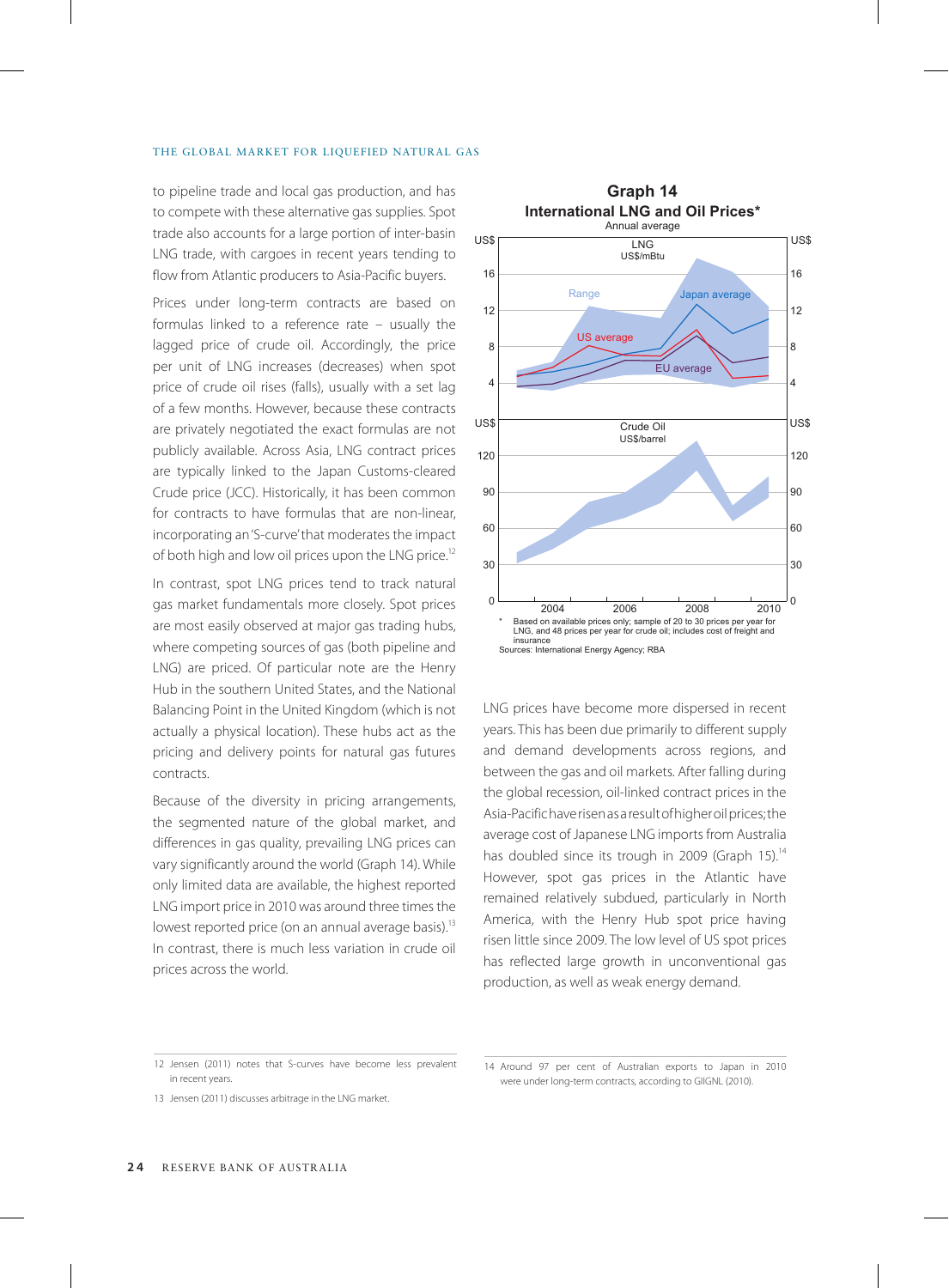

# **Risks to the Outlook**

While large-scale investments in LNG are under way, these projects are subject to a number of risks, both prior to and after completion. These risks include competing sources of gas supply, escalating costs in the investment stage and changes in global oil prices.

Unconventional gas production has already had a considerable impact upon the LNG market, and could further affect the global gas supply if developed more widely. In the United States, increased unconventional production has resulted in a large fall in expected LNG import demand, and been a major factor in the low level of US spot gas prices. Since 2005, shale gas has risen from 4 per cent to 23 per cent of US gas production, and is expected to reach one-third by the middle of the decade (EIA 2011a, 2011b). This has substantially altered the nation's supply-demand balance; the United States was previously expected to become a major LNG importer, as reflected in Energy Information Administration forecasts at the time (Graph 16). However, the nation is now largely gas self-sufficient and there are some proposals to export LNG, potentially to the Asia-Pacific market.

To date the development of unconventional gas has been primarily in the United States and Canada, but deposits are abundant around the world (Graph 17). A number of regions have taken steps in recent years to increase unconventional production, including some of Australia's major export markets (IEA 2010a). In China, large reserves of both shale and coal seam gas are believed to exist, and there have recently been various steps towards exploration and development of these reserves. Australia currently produces small volumes of unconventional natural gas, although projects under way in Queensland will see coal seam gas used to supply LNG for the first time.



**Graph 16 United States – Forecast Net Imports of LNG**

**Graph 17**

**Estimated Remaining Recoverable Gas Reserves** Trillions of cubic metres

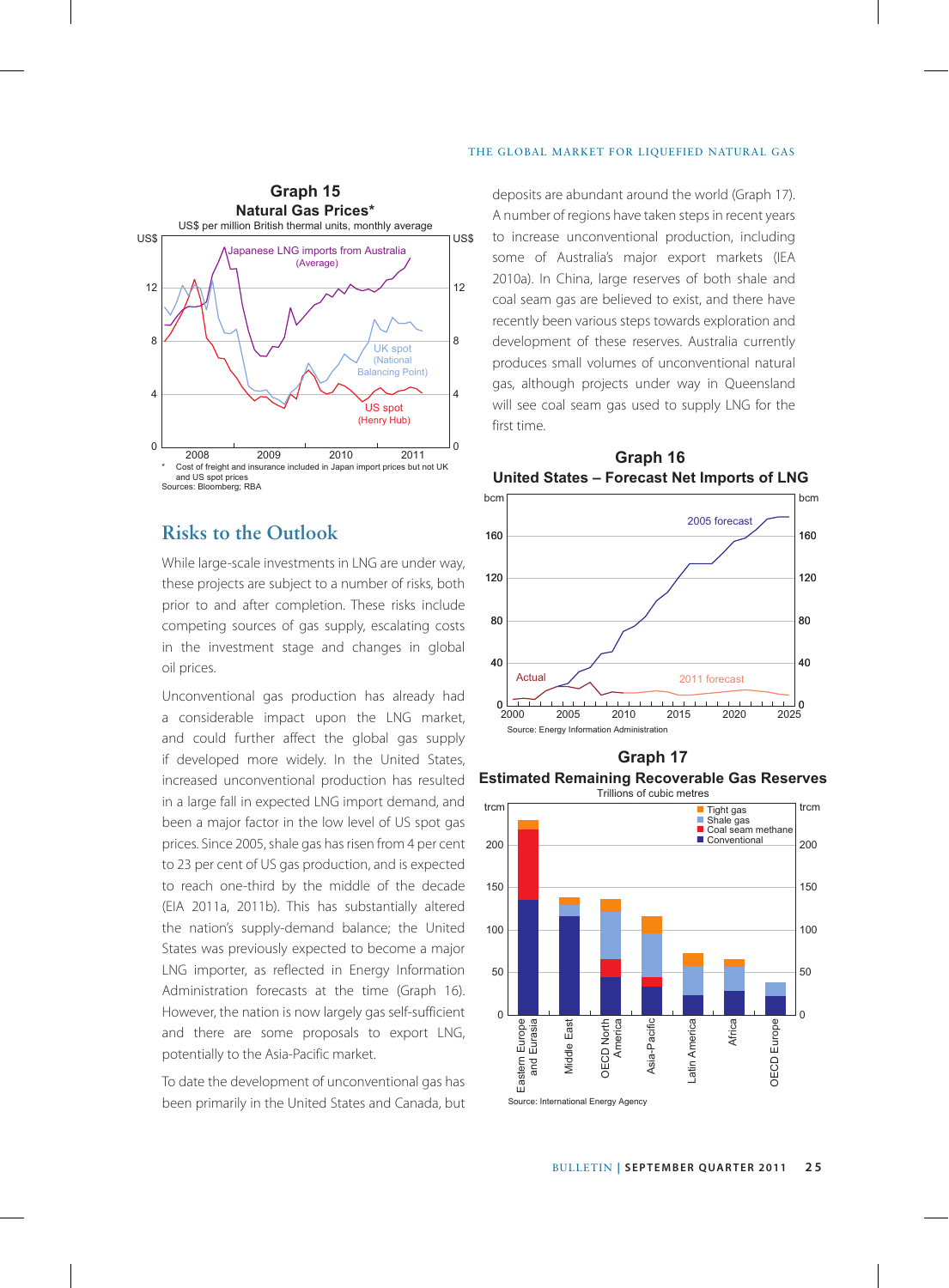## THE GLOBAL MARKET FOR LIQUEFIED NATURAL GAS

While unconventional gas has the potential to provide a major source of new supply globally, possibly displacing some LNG imports, there are also barriers to its further development. The methods used to extract unconventional gas have come under scrutiny in recent years, particularly with regard to their potential impact on the environment. Concerns have been raised regarding the possible contamination of groundwater from the main technique used to extract unconventional gas, which involves fracturing rock deposits by pumping fluids under high pressure. In some cases around the world, the quality of gas is also thought to be low compared with the high-grade gas used to produce Australian LNG. Aside from environmental issues, it may also take some time to bring new production to market.

An additional risk to Asia-Pacific LNG producers is the potential for Qatar to redirect production. According to industry analysts, a significant volume of Qatar's LNG output could potentially be diverted from the Atlantic market to the Asia-Pacific market (see, for example, Wood Mackenzie (2011)). However, Qatar is reportedly seeking pricing terms that some Asia-Pacific buyers have to date been unwilling to accept.

While LNG investments face a variety of risks, the use of long-term contracts affords a significant degree of protection, particularly in terms of volumes. In Australia, projects typically do not proceed until sales contracts are in place. Australia also remains a favoured contract partner owing to a low level of geopolitical risk. Thus, although the LNG market might look substantially different down the track, projects that are currently well advanced and can get product to market quickly will have an advantage in securing long-term supply contracts. Australian projects are well placed in this regard, as LNG investments have already progressed significantly with a number of projects receiving final investment approval in 2011, and more are expected over the period ahead.

# **Conclusion**

Natural gas is a key source of energy for the world economy. An increasing share of natural gas is traded by way of LNG, which facilitates long-distance trade and brings gas from remote reserves to market. The LNG market is not as globalised as some other energy commodities, with trade segmented between regions and subject to a variety of pricing arrangements. Over coming decades, demand for LNG is expected to grow rapidly in the Asia-Pacific. In response, Australia has emerged as a major centre for LNG investment and is likely to become the second largest LNG supplier globally during the decade. As a result, developments in the LNG market have taken on increased importance for the Australian economy. H